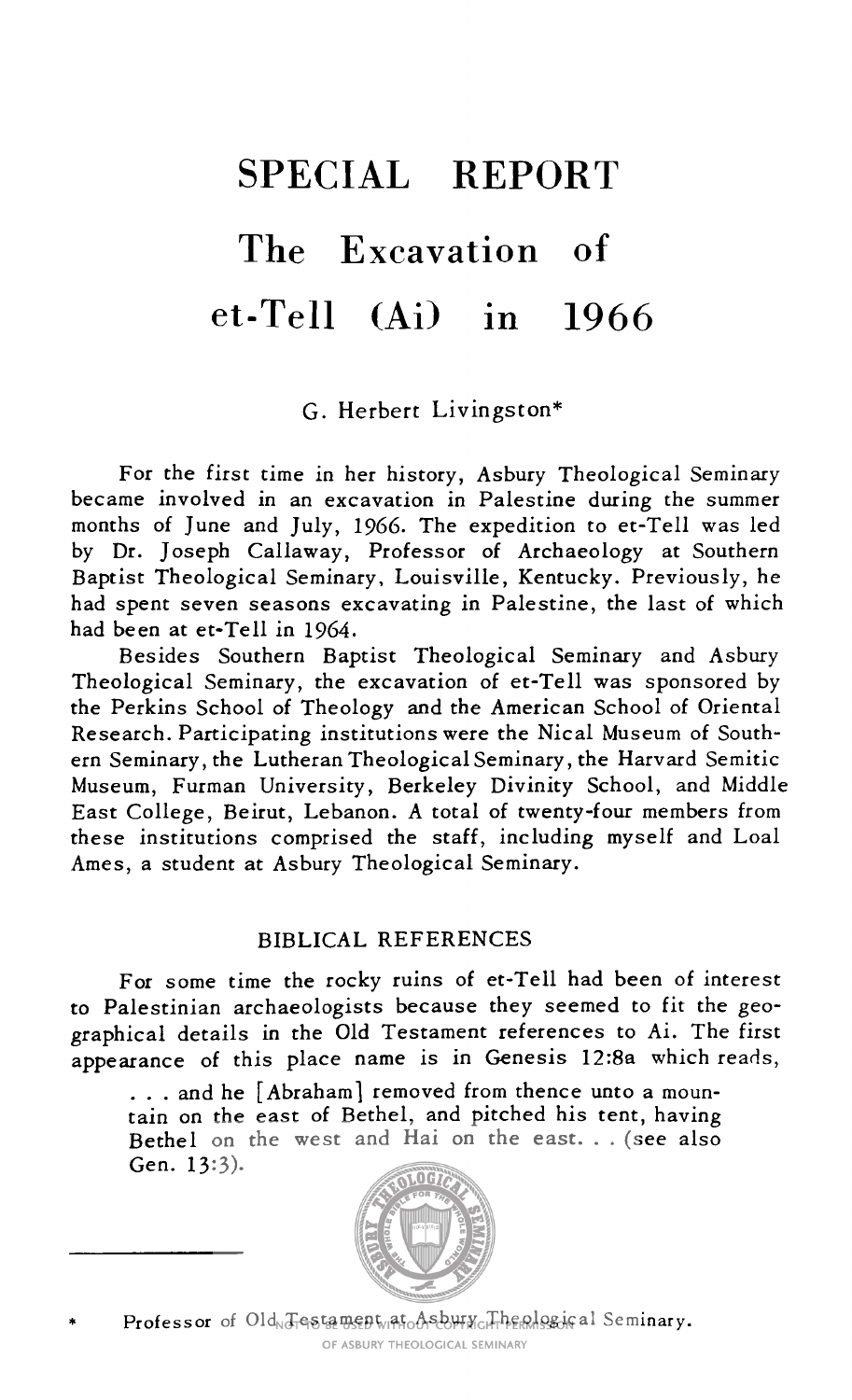Mention of Ai occurs next in the well-known story of Joshua's efforts to move up the mountainside west of Jericho to capture the central highlands of Palestine. This story is recorded in Joshua, chapters <sup>7</sup> and 8. Defeated the first time, due to Achan's sin, Joshua punished Achan, made <sup>a</sup> second try to capture Ai, and succeeded. The geographical notations in this story have led some scholars of the Old Testament to believe that the Ai of Joshua's time should be identified with et-Tell also. There is <sup>a</sup> deep, wedge-shaped valley which cuts up the mountainside from Jericho and at its upper tip passes just to the north of et-Tell. Joshua's Ai is also described as "on the east side of Bethel" (Josh. 7:2).

In Ezra 2:28 and Nehemiah 7:32 there is the notation, "The men of Bethel and Ai . . .," which points to the close association of the two place names in the middle of the fifth century B.C. (cf. Isaiah 10:28).

## EARLIER EXPEDITIONS

Professor John Garstang in <sup>1928</sup> was the first to apply the spade to et-Tell, making scattered soundings along the south wall. Mrs. Judith Marquet-Krause excavated several areas on the mound from 1933-1935 but died in 1936 without completing her work. Many of her field notes, drawings, pictures and maps have been published by her husband as field notes without analysis or evaluation.

Practically all of the excavations carried out by the French were centered about the citadel, the sanctuary, the south wall of the ruins, and the Israelite village near the citadel. <sup>A</sup> few tombs were also cleared.

In none of these diggings was there any evidence of occupation during the times of Joshua or Nehemiah. Only materials from the Early Bronze Age (2900-2500 B.C.) and from the Iron Age (Judges period) were found. <sup>A</sup> surveyor's map of et-Tell made by the French, however, shows the ruins to cover 27.5 acres. The east wall is shown on the map as <sup>a</sup> double line of dots, indicating that no evi dence of its exact location had been discovered. This fact caused some doubt as to whether the ruins actually did cover twenty-seven acres, and raised the possibility that instead it was in reality much smaller.

#### THE 1966 SEASON

The goals of the 1966 expedition were to wrest more secrets from the remains of the citadel (Site D), from the Israelite village (Site B), from the south wall complex (Site C), and to engage in digging up <sup>a</sup> terrace just to the east and below Site B. The new area. Site G, was designated as Asbury Seminary's project and was under my direction. Due to the generous gift of <sup>a</sup> Texas rancher,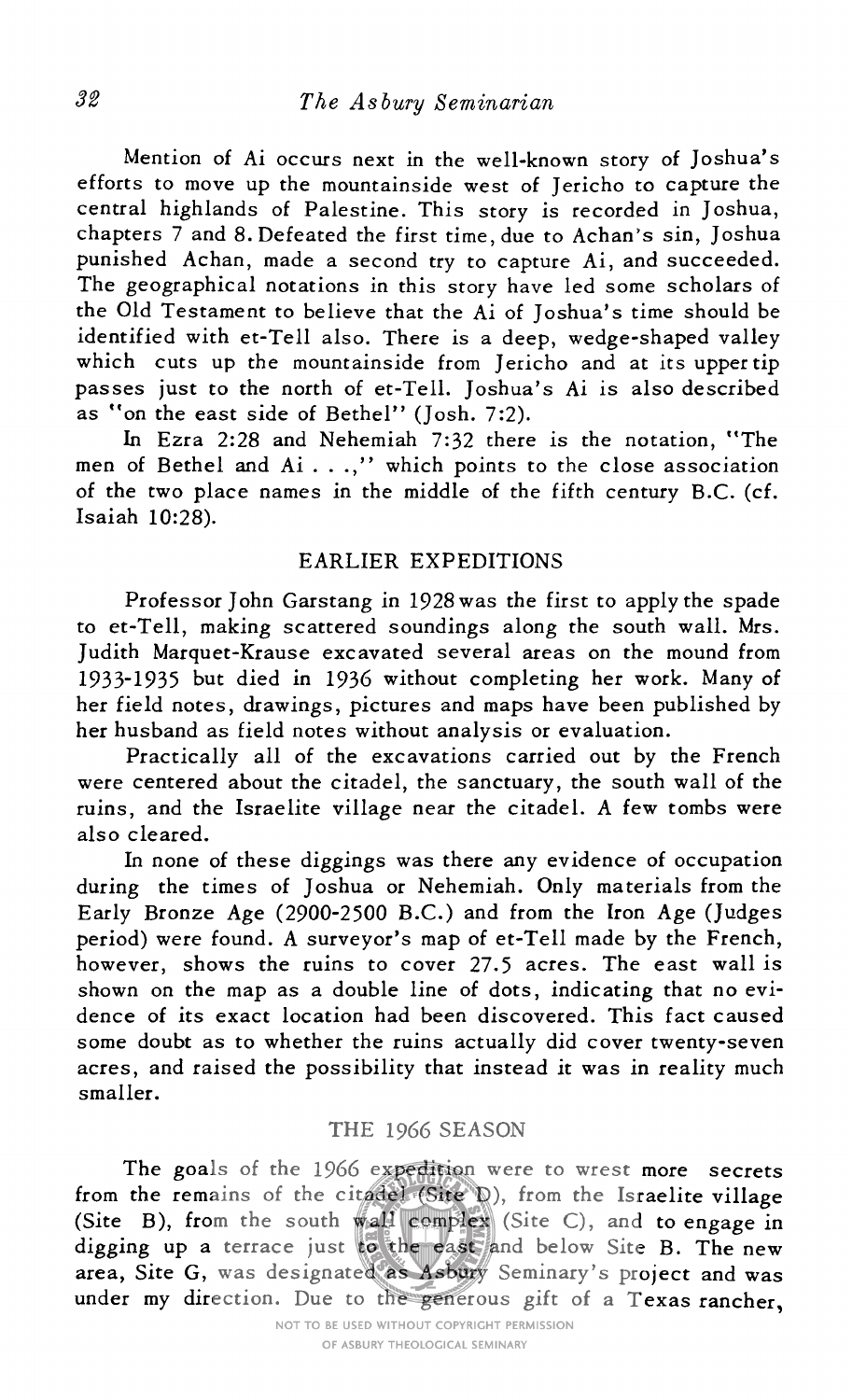Billy Hanks, Sr., of San Angelo, Texas, work was also begun on <sup>a</sup> Christian monastery complex called Khudriya, two miles east of et-<br>Tell. Mr. Hanks joined the staff in order to work in these ruins, which were designated as Site F. Dr. Callaway wanted to search the terrace walls, which run north and south in steps down the east slope of et-Tell, for evidences of the east wall, and to examine <sup>a</sup> ruins close by Michmash known as Khirbet Hai. The question always before the excavators was, "Where was Ai?"

### METHODOLOGY

The actual digging began in <sup>a</sup> meter-wide trial trench which went to the depth of about eight inches before <sup>a</sup> change of soil be came apparent, and <sup>a</sup> new strip, one meter wide, was taken down to the same level. This was repeated on across the five-meter-wide square. When this layer had been cleared away, <sup>a</sup> new trial trench was dug to the next change of soil or to the top of <sup>a</sup> wall.

Each supervisor of <sup>a</sup> square was charged with the responsibility of keeping careful records in <sup>a</sup> book provided for the purpose. Ac tually it was <sup>a</sup> college physics notebook. On the left page, which was <sup>a</sup> graph sheet, <sup>a</sup> drawing of all structures was accurately drawn to <sup>a</sup> L50 scale. On the right page copious notes were written con cerning all details of soil color and texture, structure characteristics, and objects found. Each layer of soil, each structure, each subarea was numbered. Small tags were made, two to each basket of potsherds gleaned from the soil, while others were to be attached to the sides of the deepening square with nails pushed into the firm dirt of the balk wall. The supervisor must be with his men at all times in order to make sure that the soil was carefully searched for all man-made objects, that these were properly preserved, and that the workers did their job steadily and harmoniously.

Loal and I began our work in Site <sup>B</sup> in order to learn Dr. Calla way's methods of working before opening up Site G. I was assigned the first square laid out in Site <sup>B</sup> and Loal was given charge of the second square laid out. <sup>A</sup> team of four Jordanian workmen and <sup>a</sup> "Jericho man," <sup>a</sup> native foreman, did the heavy work.

## SITE G

Toward the end of the second week. Dr. Callaway decided that we were ready to open Site <sup>G</sup> on the terrace below Site B. I was to have overall supervision of this site. Three other members of the staff, including Loal, were to aid me. In practice, it developed that we worked in conjunction with Site B with a shifting of square supervisors and teams of native workers between the two sites as the needs dictated.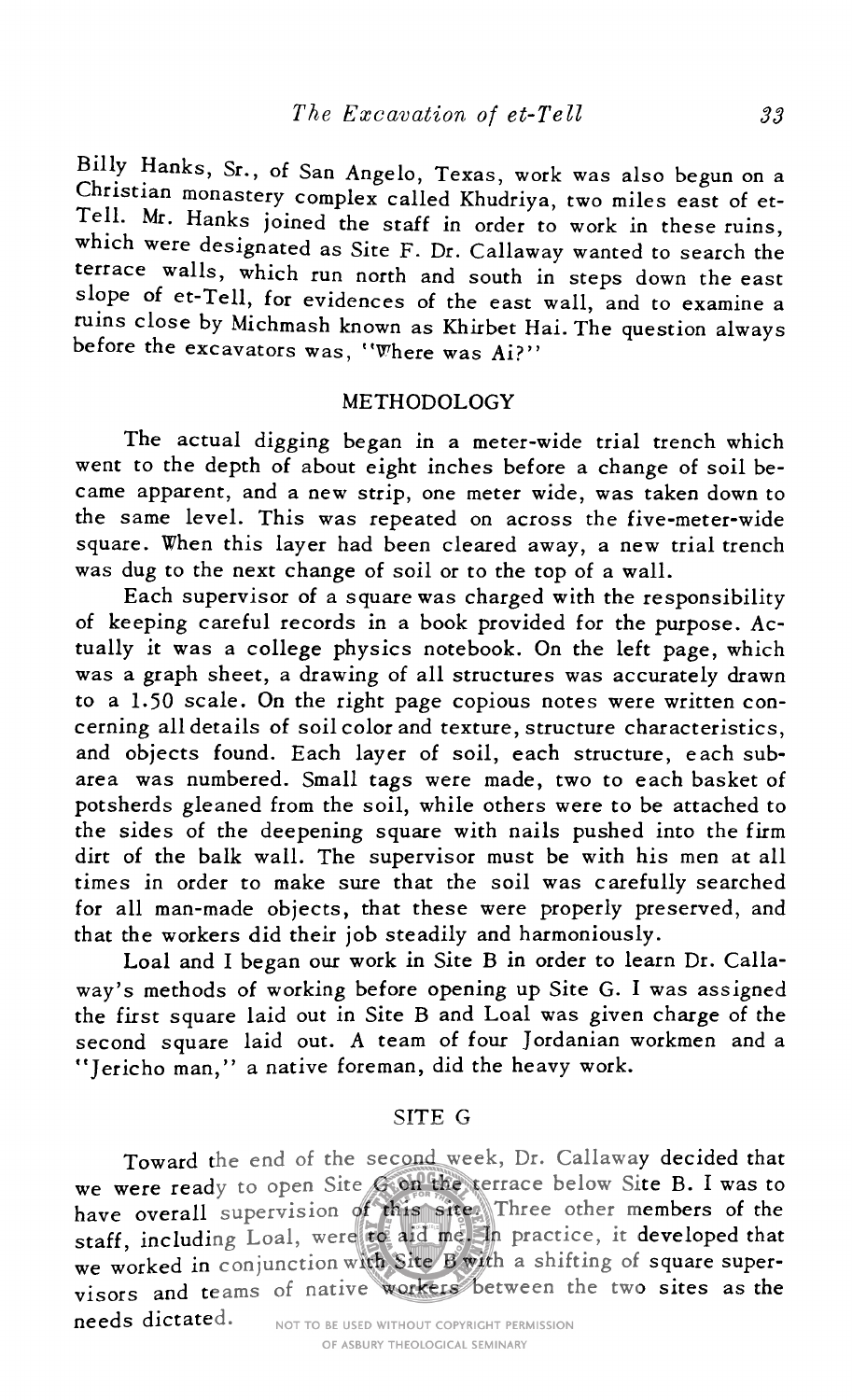Nine squares were laid out in Site G; eight of them were set up in <sup>a</sup> series of pairs as soon as the wheat stubble and small stones were cleared from the terrace. The goal was to determine whether the Israelite<sup>1</sup> village (Iron Age I, 1200-950 B.C.) of Site B extended into Site G. <sup>A</sup> scattering of potsherds over the terrace suggested that Israelite buildings might be there. <sup>A</sup> hump along the east edge of the terrace hinted at <sup>a</sup> hidden wall beneath the surface of the soil.

Site <sup>G</sup> not only proved that the Iron Age I village was limited to Site B, but it also yielded <sup>a</sup> synoptic history of the upper ter races of et-Tell. Nine squares were opened to bedrock which lay about five feet below the surface.

The first inhabitants of the spot cut into the soft limestone to create a fairly level floor. Apparently the original superstructures were of a temporary nature. Remnants of two baking ovens and pieces of broken pottery pressed into the dirt floor were all that survived from that period. Sometime later <sup>a</sup> heavy stone wall, averaging two feet in width, was built in <sup>a</sup> roughly rectangular shape around the living area. The dirt floor continued to build up, well mixed with broken pottery, and two more baking ovens were constructed. Almost no personal effects of the inhabitants were left behind. This dwelling was of the Early Bronze Age.

The stone walls were tumbled to the east, apparently by an earthquake. During <sup>a</sup> period of perhaps 1300years the tumbled stones of the house walls collected blown and washed-in soil and were completely covered.

After the Iron Age I village on Site <sup>B</sup> was abandoned, the ter race bearing Site <sup>G</sup> was left fallow for another <sup>1300</sup> years. Then the Byzantine Christians, who lived at Khudriya, farmed the terrace. They built <sup>a</sup> thin stone retaining wall several feet to the east of the Israelite wall and filled the space between with small stones gleaned from the field. With the destruction of the Christian village in the middle of the seventh century after Christ, no farming was done in this area until Arabs began to sow grain on the fields in recent years. They constructed another retaining wall about four feet east of the Byzantine wall. The Arab wall is still serving the purpose for which it was built.

Proceeding east-west and near the center of Square nine, there was <sup>a</sup> stone wall <sup>a</sup> bit more than three feet wide. On its south side

<sup>1.</sup> Recently Dr. Callaway has expressed an opinion that this village was not Israelite, but was the village, Ai, that Joshua's troops con quered.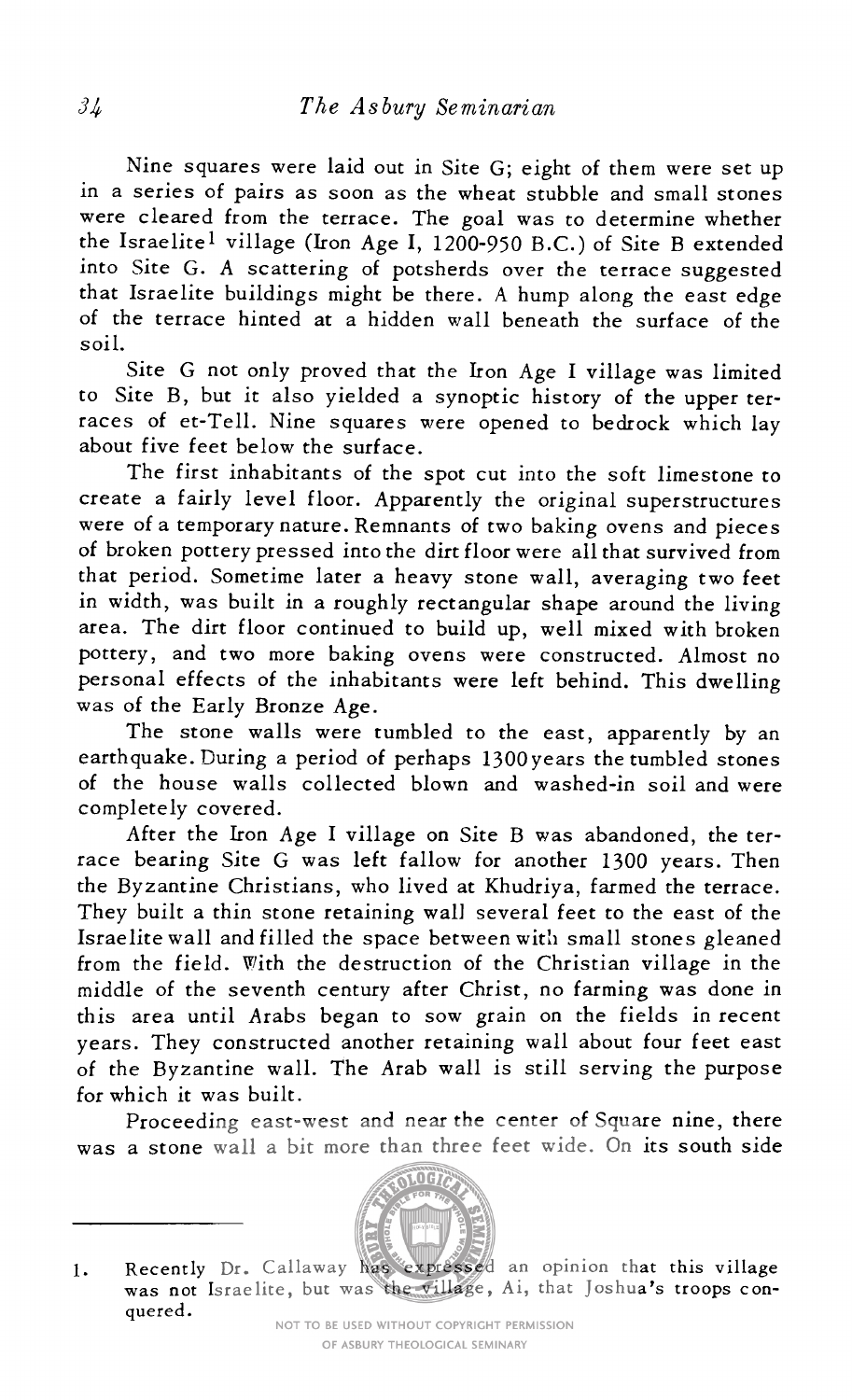there was an accumulation of dirt bearing broken pottery topped by <sup>a</sup> plaster floor. On the north side of the wall there was <sup>a</sup> stone-covered street six feet in width. The street was parallel to the wall and the stones were so laid that they formed rough little steps for donkeys bearing burdens.

## SITE B

There was not simply one Iron Age I village on Site B, but seemingly several were built one upon the other. The latest village had cobblestone streets. All of them were poverty-stricken and water-starved. Practically every house had <sup>a</sup> cistern. <sup>A</sup> number of shaped sling stones (see Judges 20:16), <sup>a</sup> few simple storage jars, <sup>a</sup> few moulded clay animal figures, and <sup>a</sup> few trinkets were the only items left behind by the inhabitants of the village when it was abandoned.

<sup>A</sup> terrace wall on the east side of the Iron Age I houses at first appeared to have been built at that time, but an extension of my square <sup>B</sup> XV through the terrace wall proved that it was constructed by the Byzantine Christians who lived at Khudriya two miles to the east, and 1300 years later.

Beneath the terrace wall. Iron Age I house walls were found. These were built upon Early Bronze walls. A free-standing limestone pillar was uncovered in this extension still in upright position well set in a stone-lined foundation hole.

The final two days of my work in the excavation were spent supervising the clearing of dirt from the base of this standing pillar and the emptying of an Israelite water cistern which had been cut into the limestone bedrock nearby.

#### SITE F

Site F was laid out over the remains of the Christian monastery at Khudriya. Still rising above the ground was <sup>a</sup> large square stone baptismal font. <sup>A</sup> depression in the shape of <sup>a</sup> cross had been carved into the stone from the top. Individuals could crouch in this de pression, or infants could be placed here for baptism. Floors of beautiful mosaics had been laid out in patterns of Christian sym bols. The colors in these mosaics were created with blue, red, yellow and white stones. The main walls and many rooms were un covered. Coins, pottery and ornaments were discovered in the ruins.

Fifteen tombs were cleared of their contents. These tombs were found near Khudriya and dated from the Middle Bronze Age II (1750- <sup>1550</sup> B.C.), the Herodian Age (time of Christ), the Roman period (until about <sup>300</sup> A.D.), and the Byzantine period (300-600 A.D.). The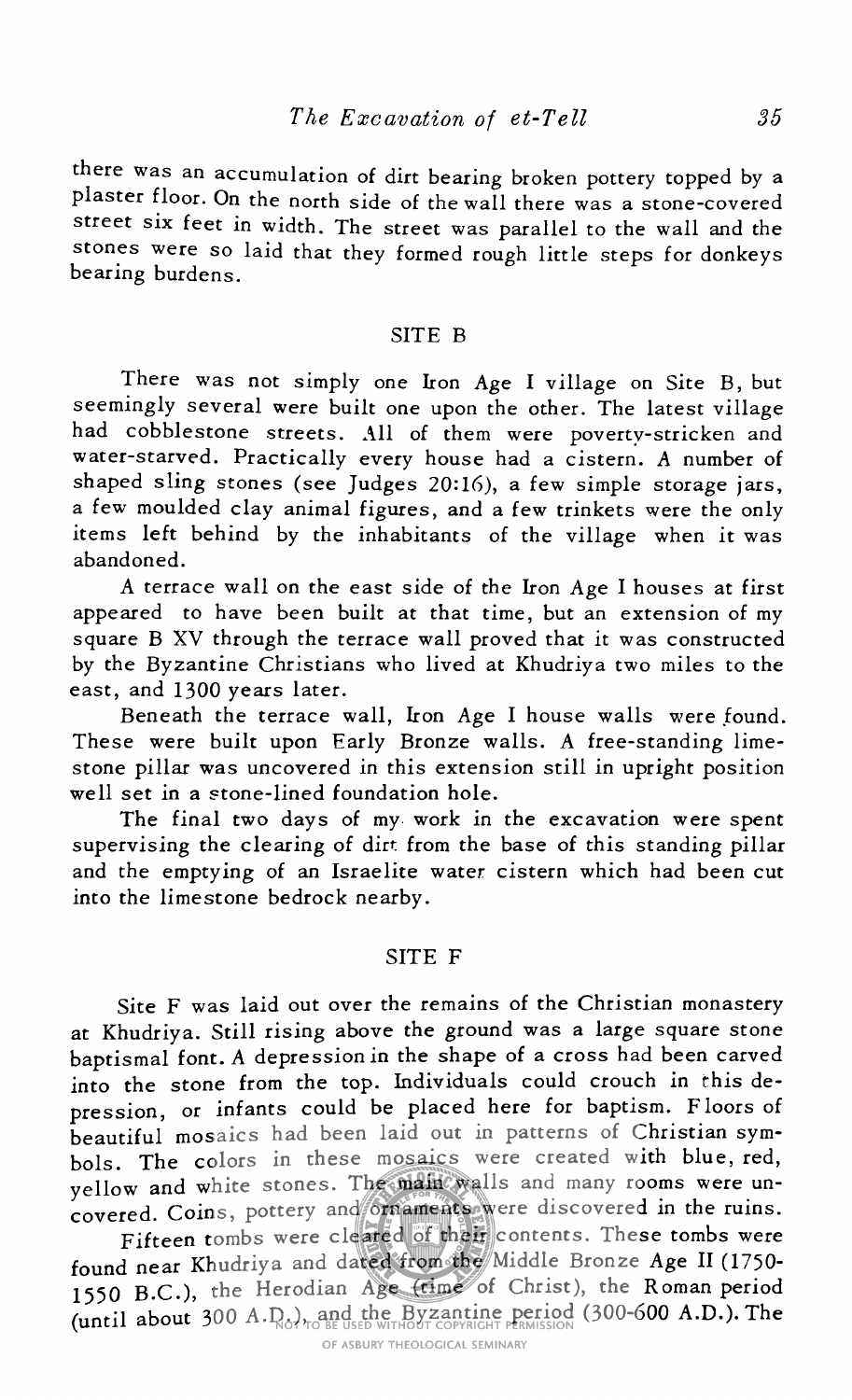tombs had been entered previously but yielded lamps, glassware, pottery, and ossuaries, besides coins.

# RESULTS

Briefly, the summer's operation may be classed as <sup>a</sup> success. It yielded the following results and challenges for future activity.

While excavating the five sites on or near et-Tell, the staff visited a ruins near Michmash called Khirbet Hai. Examination of pottery pieces at the site revealed that Khirbet Hai had been the home of Mamluk Muslims of about the twelfth century A.D.

One afternoon Dr. Callaway, Dr. Schoonover of Perkins School of Theology, and I spent two hours examining the lower terrace walls of et-Tell for the east wall of the Early Bronze city. It had never been located. Finally, working along <sup>a</sup> broad terrace, we spotted evidences of the Early Bronze wall in three places, mostly at the base of terrace walls. The stone work was distinctive and correlated with that known around the acropolis, where the sanctuary and the citadel were located. The discovery of the afternoon con firmed the tentative lines for the wall drawn on the French map of 1935.

Evidence accumulated so far shows that et-Tell covered an area of 27.5 acres and at the start was built on the bare limestone outcropping which can still be seen on the hills close by. <sup>A</sup> date of about 2900 B.C. seems to mark the beginnings of the city. Everything points to the Egyptians of the Old Kingdom as the architects and the rulers of the original city. Et-Tell sits at the crossroads of the ancient east-west and the north-south trade routes of Palestine, so it served as <sup>a</sup> strategic point of control.

The Egyptians built the city with powerful walls. At the western tip, just back of the sanctuary, the stone walls are still almost sixty feet thick. The walls at Site <sup>C</sup> on the south side are <sup>a</sup> complex of three structures. The great inner wall is about twenty feet wide, with two parallel outer walls, giving <sup>a</sup> combined width of almost forty feet, being twelve feet high.

The high point of et-Tell is at the west end. There one has <sup>a</sup> breathtaking panorama of Jerusalem on the south horizon, the Dead Sea and the Jordan River valley yawning wide and deep to the east, and rugged, barren hills to the north. Here is situated the palace citadel of dressed stone masonry laid in brickwork pattern.

In the citadel's four-hundred-year history there were at least two major destructions. The first resulted from an earthquake and the second from violent conquest, leaving in its wake the remains of ashes and chaos. The end of the citadel and of the city came soon after the building of the Great Pyramids of Egypt and the decline of